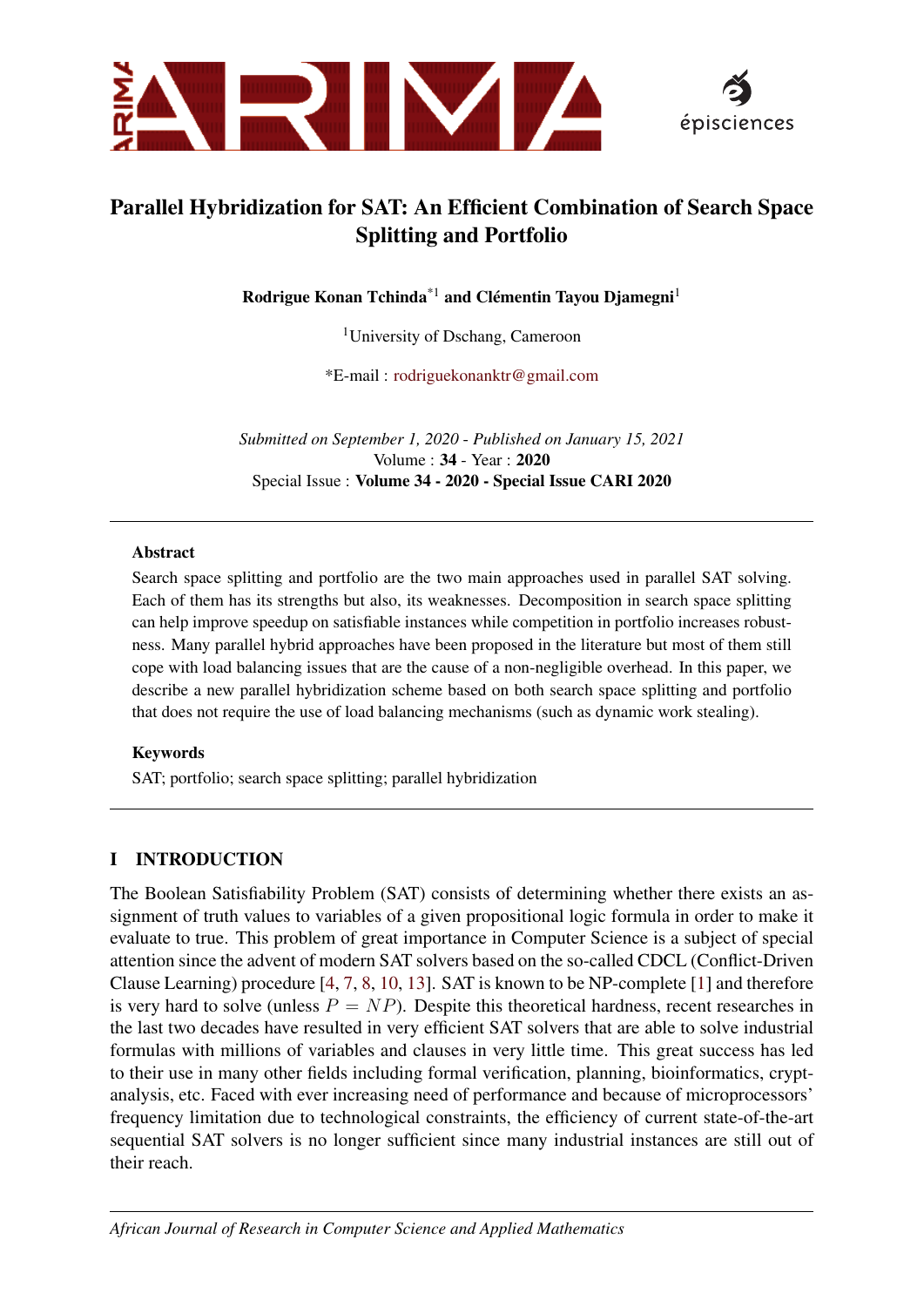Researchers then turned to efficient parallelization of SAT [\[17,](#page-14-2) [24,](#page-14-3) [26,](#page-14-4) [31\]](#page-15-0) since the increase in the computing power of microprocessors today has resulted in an increase in their number of cores. Nowadays, there are two main approaches used for this purpose namely search space splitting and portfolio, each of which having its strengths and weaknesses.

Many hybrid approaches [\[15,](#page-14-5) [21,](#page-14-6) [22,](#page-14-7) [26,](#page-14-4) [27\]](#page-14-8) have been proposed for parallel SAT solving but most of them still suffer from load balancing issues which are the cause of a non-negligible overhead. Our aim in this paper is to propose a new hybridization scheme that overcomes workload balancing issues while inheriting the best features of search space splitting and portfolio approaches.

The remainder of this paper is organized as follows: Section [II](#page-1-0) briefly recalls some basic concepts and gives an overview of parallel SAT solving. Section [III](#page-4-0) exposes our hybrid approach and in Section [IV](#page-8-0) we present our implementation followed by experimental results. We present some related work in Section [V](#page-11-0) and finally conclude our paper in Section [VI](#page-13-4) while pointing out some future research directions.

## <span id="page-1-0"></span>II PRELIMINARIES

We assume that the reader is familiar with the Boolean Satisfiability problem; however, we recall here some basic concepts used in solving this problem. The interested reader may refer to [\[20,](#page-14-9) [32,](#page-15-1) [33\]](#page-15-2) for more details.

## 2.1 Definitions and Notations

A *Boolean variable* is a variable that can be assigned only two possible values: *true*  $(T \text{ or } 1)$  or *false* (⊥ or 0). A *literal* is either a Boolean variable (*positive literal*) or its negation (*negative literal*). A *clause* is a disjunction of literals (i.e. literals connected with ∨). Propositional formulas are commonly represented in *Conjunctive Normal Form (CNF)* i.e. as a conjunction of clauses (clauses connected with ∧). A CNF formula can be seen as a set of clauses where each clause is a set of literals. An *interpretation* or *assignment* (or a *truth assignment*) is a map  $\sigma : \mathcal{V} \to \{0, 1\}$  which associates a truth value to each variable of  $\mathcal{V}$ . If  $\mathcal{V}$  is a subset of variables of a formula F then  $\sigma$  is called a *partial assignment* of F. A truth assignment  $\sigma : V \to \{0, 1\}$ can be represented as a set of literals I such that for every variable  $x \in V$ ,  $x \in \mathcal{I}$  iff  $\sigma(x) = 1$ ,  $\neg x \in \mathcal{I}$  iff  $\sigma(x) = 0$  and x is unassigned iff  $\{\neg x, x\} \cap \mathcal{I} = \emptyset$ . A literal l is satisfied under an assignment I if  $l \in \mathcal{I}$  and falsified if  $\neg l \in \mathcal{I}$  where  $\neg l$  denotes the opposite literal of l i.e. the literal that evaluates to *true* when l is*false* and *false* when l is*true*. A clause is said to be *satisfied* under an assignment when it contains at least one satisfied literal, and is *falsified* if all its literals are falsified. An empty clause is a clause with no literals: it is always falsified. A clause is *unit* under a partial assignment when all its literals are falsified except one which is unassigned. A CNF formula is satisfied under an interpretation  $\mathcal I$  if all its clauses are satisfied under  $\mathcal I: \mathcal I$  is then called a *model* of F. A CNF formula F is said to be *satisfiable* if there exists an assignment under which F is satisfied ; F is *unsatisfiable* otherwise. Given a CNF formula F and a literal l, we write  $\mathcal{F}_{\vert l} = \{c | c \in \mathcal{F}, \{l, \neg l\} \cap c = \emptyset\} \cup \{c \setminus \{\neg l\} | c \in \mathcal{F}, \neg l \in c \text{ and } l \notin c\}$ .  $\mathcal{F}_{\vert l}$  denotes the simplified formula obtained from F by removing all clauses  $c \in \mathcal{F}$  such that  $l \in c$  and  $\neg l$  from clauses containing it. This simplification can be extended to a set of literals  $\{l_1, \dots, l_k\}$ ; thereby  $\mathcal{F}_{\{l_1,\dots,l_k\}}$  is the formula obtained from F by successively applying the previous simplification rule on  $l_1, l_2, \cdots$  and  $l_k$  i.e.  $\mathcal{F}_{|\{l_1, \cdots, l_k\}} = (\ldots (\mathcal{F}_{|l_1})_{|l_2} \ldots)_{|l_k}$ . Unit propagation is the application of the rule  $\mathcal{F}_{|x}$  for each unit clause  $\{x\} \in \mathcal{F}$  until a clause in  $\mathcal{F}$  is falsified or  $\mathcal{F}$  does not contain unit clauses anymore.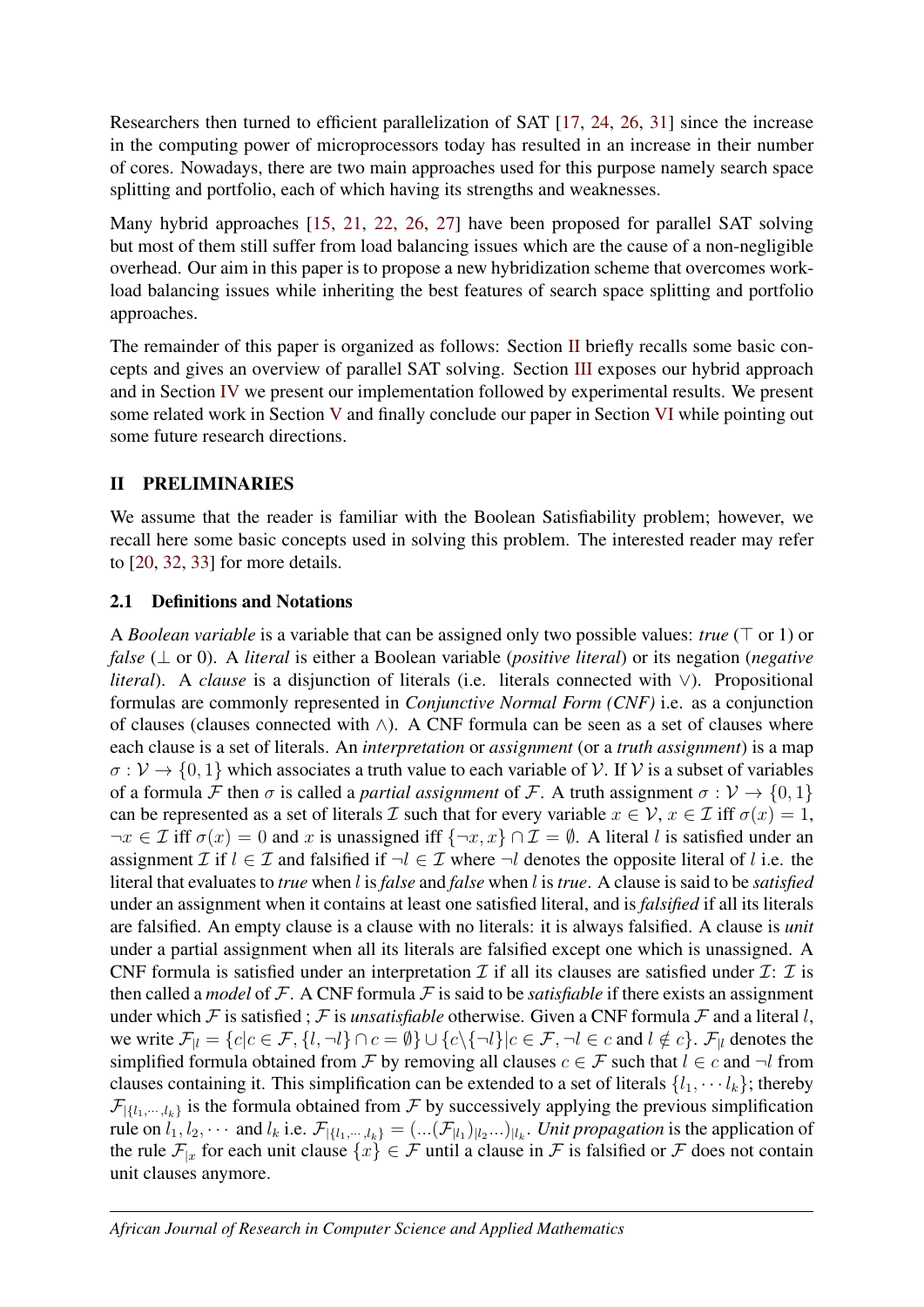The Boolean Satisfiability Problem (SAT) consists of deciding whether a given propositional formula  $F$  is satisfiable or not; in other words, SAT consists of determining if there exists a truth assignment to variables of  $F$  which can make it evaluate to true. This problem is the canonical NP-complete problem [\[1\]](#page-13-3), thus all known algorithms for SAT are exponential in the worst case. A software program built to solve SAT is called a SAT solver. SAT solvers can be divided into two categories: complete and incomplete. Incomplete solvers unlike complete ones do not guarantee that a given formula will be solved even with unlimited resources (time and memory). In this paper, we only focus on complete SAT solvers and their parallelization. Since many parallel SAT solvers are built on top of sequential ones, it is important to understand sequential algorithms for SAT in order to make their parallelization more efficient.

## 2.2 Sequential SAT solving

Most sequential SAT solvers are based on the CDCL (Conflict-Driven Clause Learning) procedure which relies on various features heavily improved over the years. These features include fast unit propagation using watched literals [\[7,](#page-13-1) [13\]](#page-14-1), learning mechanisms [\[4\]](#page-13-0), deterministic and randomized restart strategies [\[6,](#page-13-5) [10,](#page-14-0) [19\]](#page-14-10), effective constraint database management and smart static and dynamic branching heuristics [\[2,](#page-13-6) [9\]](#page-14-11). We briefly describe some of these features next.

Branching heuristics: they are used to choose the next variable on which the solver will branch. They can significantly impact the efficiency of the solver since different selection order can lead to completely different performance. This feature has been the subject of special attention and many branching heuristics have been proposed in the literature. Some of them are said to be static because they do not take into account dynamic information generated during the search process: examples of such heuristics are MOMS [\[9\]](#page-14-11) and JW [\[2\]](#page-13-6). The other ones are dynamic since they make use of information collected during the search process to determine the next branching variable. One of the most used is the VSIDS heuristic introduced by [\[12\]](#page-14-12) in the solver zChaff: it gives more priority to variables involved in recent conflicts analysis when picking a decision variable. To do that, VSIDS maintains activity scores for each variable and always selects the most active variable (i.e. the variable with the highest score) for branching. Whenever a variable appears in conflict analysis process, its activity is increased by a certain amount. In order to favor recent variables, activity scores of all variables are reduced periodically.

Watched literals: they were introduced in [\[7,](#page-13-1) [13\]](#page-14-1) in order to perform unit propagation more quickly and consequently to detect conflicts more effectively. The principle of watched literals is to maintain for each clause a pair of two literals not falsified by the current interpretation called watched literals: initially, any pair of literals can be watched for each clause since all literals are unassigned. Whenever a literal is assigned, a clause is visited only if one of its two watched literals is falsified. In this case, a non-falsified literal is searched in order to replace the falsified one. For this, three situations can occur:

- 1. The second watched literals is satisfied: in this case, nothing needs to be done.
- 2. One non-watched satisfied or unassigned literal is found: this becomes the new watched literal.
- 3. No non-watched satisfied or unassigned literal is found: if the second watched literal is unassigned then the clause is unit under the current assignment and its unique literal is introduced into the propagation queue in order to be propagated later. If the second watched literal is falsified then there is a conflict since the clause is falsified.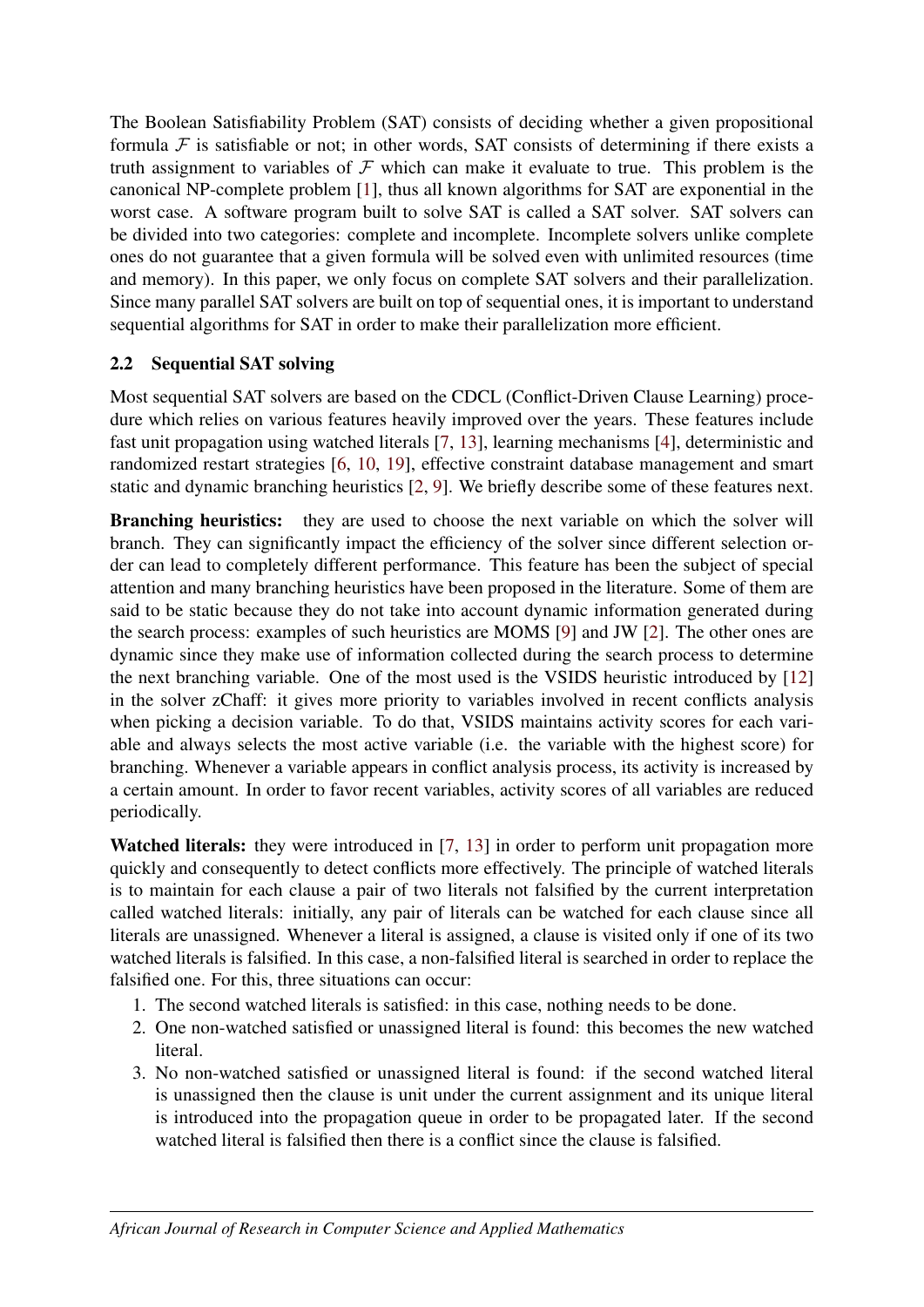One of the main advantages of this data structure is that the watched literals do not need to be updated when backtracking.

Clause learning: learning [\[4\]](#page-13-0) is considered as one of the most important features in CDCL SAT solvers. The idea here is to examine each conflict, produce a learned clause representing its cause and store it in a learned clause database. This will help further to prune the search space and thereby, to be more efficient. The learning process makes use of a data structure called implication graph which records the partial assignment under construction made of the successive decision literals with their propagation. Whenever a conflict is encountered, a learned clause or no-good is generated thanks to a traversal of the implication graph using the resolution mechanism. This is done by generating resolvents step by step beginning with the conflict clause until obtaining an asserting clause (i.e. a clause containing exactly one literal of the conflicting decision level and that is falsified by the current interpretation). Each step consists of a resolution between the current clause and the reason clause of the negation of its most recently assigned literal of the conflicting decision level. This asserting clause helps redirect the backjumping level and is added to the learned clause database in order to prevent the same conflict in the future.

Restarts: they were first introduced by [\[6,](#page-13-5) [10\]](#page-14-0) to cope with the heavy-tailed phenomenon. Restart consists of backtracking to the top level (level 0) in order to begin a new search. From one restart to another some information is kept in order to accelerate the new search. This information can be the set of learned clauses, the saved polarities, variable activities etc. There are several restart policies used in modern SAT solvers including luby restart which makes use of the luby series [\[3\]](#page-13-7), arithmetic and geometric policies also based on series. Recently, a restart strategy based on LBD (Literal Bloc Distance) score [\[19\]](#page-14-10) has been introduced and implemented in the solver Glucose [\[25\]](#page-14-13).

## 2.3 Parallel SAT Solving

The two main approaches commonly used in parallel SAT solving are *search space splitting* and *portfolio*. Each of them has its strengths and its weaknesses. In this section, we aim to present those two approaches.

## *2.3.1 Search Space Splitting*

In this approach, the search space is partitioned into several disjoint parts or branches which can be treated in parallel. The partition function used to split the search space takes as input a formula F and outputs a set  $\mathcal{P} = \{\mathcal{F}_1, \mathcal{F}_2, \cdots, \mathcal{F}_n\}$  of sub-formulas such that F is satisfiable if there exists a satisfiable  $\mathcal{F}_i \in \mathcal{P}$  and is unsatisfiable if every  $\mathcal{F}_i \in \mathcal{P}$  is unsatisfiable. Due to the difficulty of predicting the time needed to complete a specific branch of the search space [\[26\]](#page-14-4), the partitioning is usually done dynamically rather than statically. Therefore, parallel solvers based on search space splitting dynamically partition the search space, assigning available work to the available threads during runtime. The splitting of the search space is usually done by means of the so-called guiding path. This concept of guiding path was initially introduced by [\[5\]](#page-13-8) and has been much used in parallel SAT solvers. It describes the current state of the search process by recording the list of variables to which the solver gave a value up until the current point of execution. Guiding paths are used to distribute work among threads during the search process. Since some guiding paths can be easier to solve than others, a workload balancing strategy such as dynamic work stealing [\[16\]](#page-14-14) is used to supply tasks to idle threads during execution. Thus, when a thread becomes idle, it can request new guiding paths from another thread or from the master thread depending on the chosen collaboration scheme. The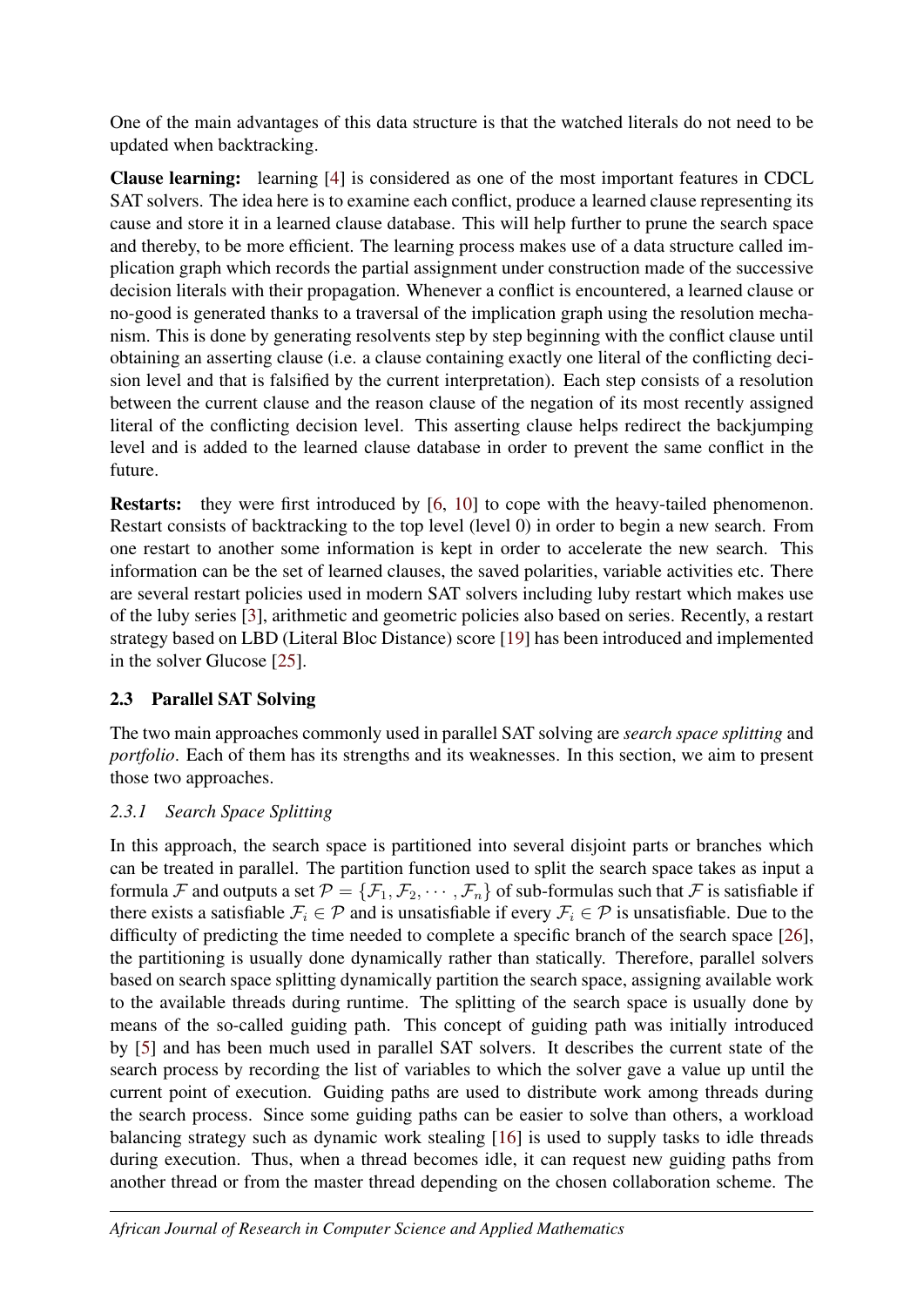search process is stopped when a model is found by one thread or when all guiding paths are solved. The main drawback here mentioned in [\[22\]](#page-14-7) is the load balancing issue since it is hard to predict the time needed to complete a specific branch of the search tree and therefore difficult to find a partition that balances work among threads. In addition, using dynamic load balancing in the context of SAT can bring further issues such as the *Ping-Pong phenomenon* [\[11\]](#page-14-15) which occurs when division of the search space using a variable repeatedly provides two subspaces with one that is very easy to solve. Hence, workers spend a huge amount of time on splitting operations and communications instead of actually solving the problem itself. Another issue is *useless division* [\[29\]](#page-15-3) where the resulting sub-formulas are identical. These issues are the source of an important overhead in parallel SAT solvers based on search space splitting. However, through the splitting of the search space, good speedup can be reached more frequently on satisfiable formulas.

## *2.3.2 Portfolio*

The portfolio approach exploits the complementarity between different sequential CDCL strategies that compete and cooperate on the same formula. To be efficient, a good crafting of the solver is required in order to perform the search in the best possible way. Portfolio solvers generally run different incarnations (also referred to as threads or solvers) of the same sequential solver on the same instance: the rationale is the high sensibility to parameter tuning which constitutes the main weakness of modern solvers [\[17\]](#page-14-2). For instance, a small change of parameters related to the restart strategy, the learned clauses database cleaning strategy or the branching heuristic can lead to a solver with completely different performances. Threads of the portfolio then use different parameters tuning that lead to complementary strategies in order to cover the search space in the best possible way. In order to improve the performance of the system beyond the performances of its individual threads, information sharing has been introduced in portfolio solvers. This information includes learned clauses, variable activities, equivalent variables etc. In consideration of the fact that there can be a large quantity of information to share between solvers of the portfolio, a selection criterion is used in order to limit the amount of information that a thread can send to or receive from the others. Therefore, only relevant information is exchanged: for instance, in some portfolio solvers, learned clauses with a small size or LBD (Literal Block Distance) [\[19\]](#page-14-10) are considered relevant and hence, are shared amongst the solvers of the portfolio.

Portfolio has the advantage that it does not need load balancing and is simple to implement. However, a real challenge with portfolio approach is the difficulty to guarantee diversification of the search through algorithms that complement each other and therefore difficult to ensure scalability [\[26\]](#page-14-4). When performing diversification, it is important to intensify the search as well since excessive diversification can decrease performance. Thus, it is crucial to have a good control on the diversification and the intensification processes during the search.

## <span id="page-4-0"></span>III OUR PARALLEL HYBRIDIZATION SCHEME

Decomposition in search space splitting is beneficial since it can help achieve better speedup while competition in portfolio with different search strategies can help explore the search space in different and complementary manners without the need of load balancing. It is then natural to think of a hybrid approach that can inherit those characteristics in order to perform better. We present in this section a new hybridization scheme for parallel SAT solving. The principle of our approach is described as follows: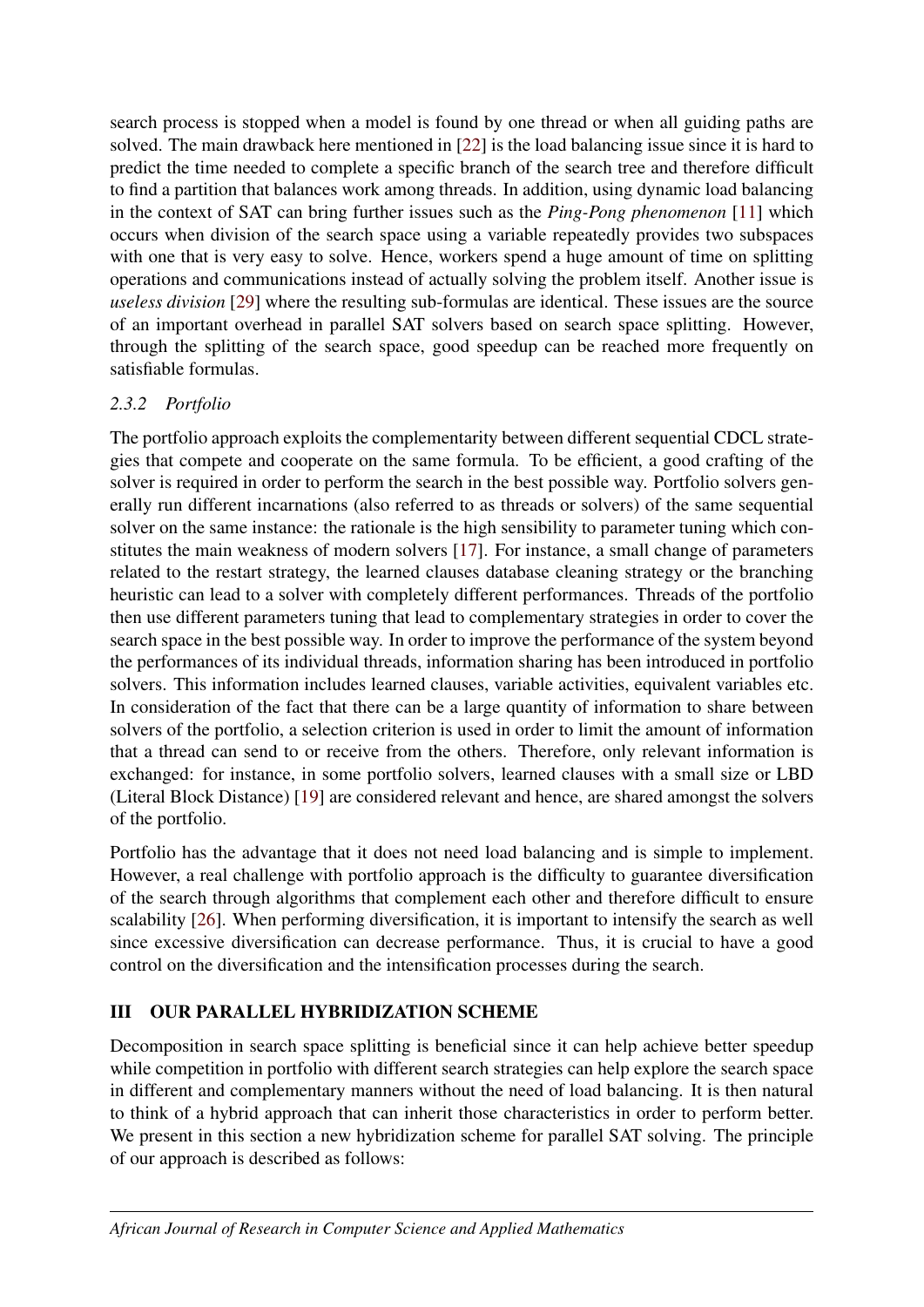We start with the decomposition of the search space into multiple disjoint parts as in search space splitting approach (Fig.  $1(a)$ ). This decomposition can be carried out by any partition function and also, can be performed in parallel for more efficiency. At this level, the better the partition function is, the better the resulting algorithm. After this partitioning, solvers of the portfolio are placed in a regular manner over the different parts (Fig. [1\(a\)\)](#page-6-0): in this way, the chances to quickly discover a solution on satisfiable benchmarks are increased. Each solver of the portfolio has its own strategy and migrates (or jumps) through subspaces (also referred to as subproblems, sub-formulas, parts or guiding paths) in a round robin fashion, looking for a solution (Fig. [1\(b\)\)](#page-6-1). This migration is performed even if the current guiding path is not yet solved and is directed by a heuristic that helps threads escape from subspaces that seem not interesting. The threads could however branch to this guiding path later and with all additional information gathered during the search elsewhere, this subspace could be interesting again. Notice that we use here the *interestingness* but not the *hardness* since a subspace can seem difficult to solve according to a particular thread but very easy to solve by another one with a different strategy or by the same thread at some point in the future. The difference is that when a subspace seems difficult to solve according to a single thread or a subset of threads, then it is *uninteresting*. But when it seems difficult according to every thread after several attempts then it is considered *hard*. At this level the interestingness of the subspace can be expressed according to the number of conflicts achieved within it, the average learned clause sizes or LBD scores [\[19,](#page-14-10) [25\]](#page-14-13) in this subspace, the evolution of the search process or any other measure. Whenever a solver encounters an unsatisfiable sub-formula, it marks it to prevent other solvers from branching to it again (Fig.  $1(c)$ ). When one solver finds a solution (i.e. a model) or when all sub-formulas are unsatisfiable, the search process is stopped (Fig. [1\(f\)\)](#page-6-3). If it happens at some point of execution that only a single subspace remains to be explored (Fig. [1\(d\)\)](#page-6-4), the solving process is temporarily stopped in order to repartition the remaining subspace (Fig. [1\(e\)\)](#page-6-5) which is considered as the hardest one among the initial parts. The rationale is that when a single unsolved subspace remains, it means that several threads with different and complementary strategies and sometimes with multiple attempts have tried to solve it without success. This subspace is then not only considered as uninteresting but declared as hard or difficult and is therefore split again. Relevant learned clauses are still exchanged as in classical parallel solvers in order to improve the efficiency of the system. In addition, threads can perform several restarts on the same sub-formula: this can be useful since it helps achieve the same objectives as the standard restart strategy in CDCL SAT solvers but within a specific subspace.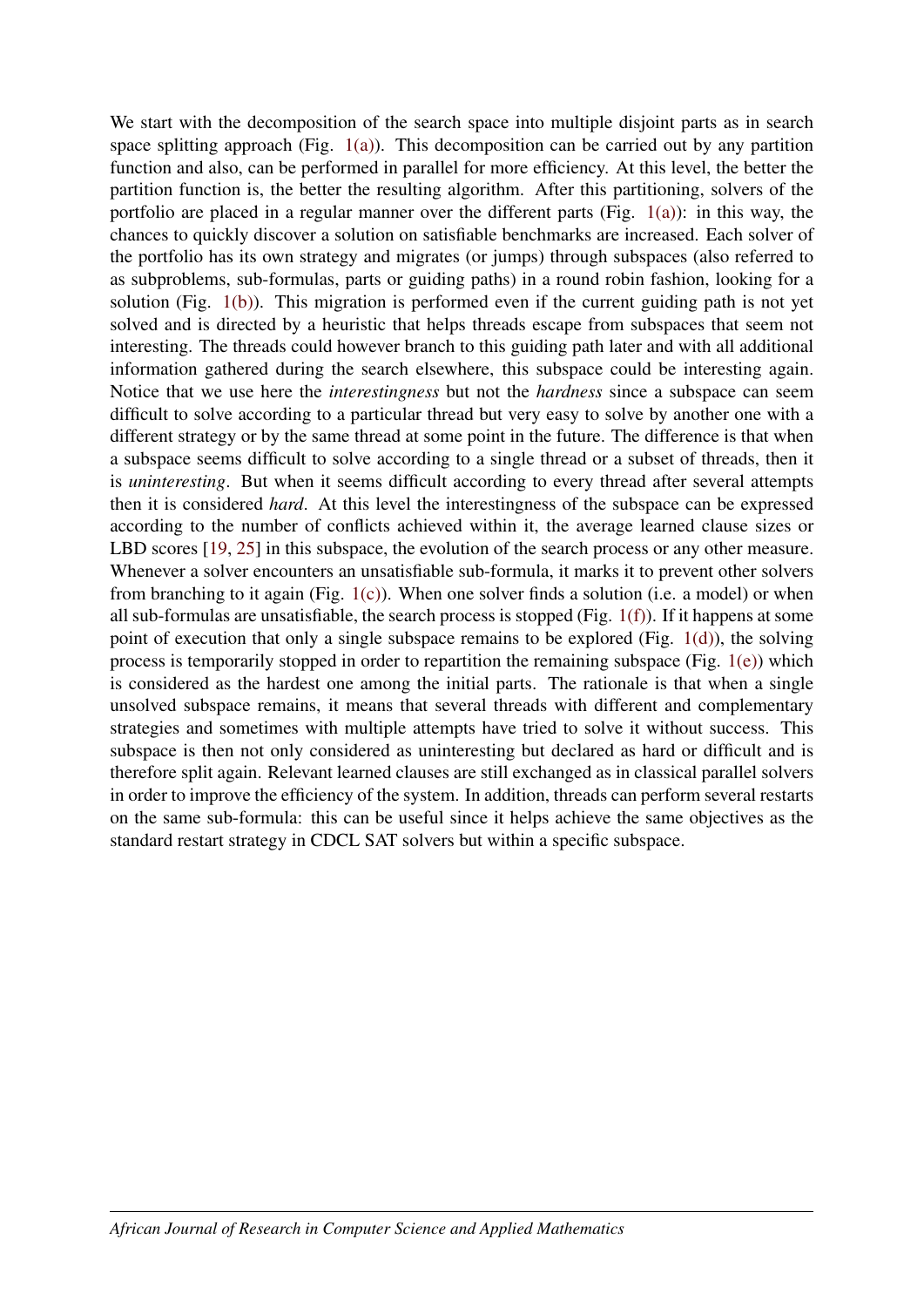

<span id="page-6-0"></span>lio are regularly distributed over sub-fashion from one sub-formula to another formulas

<span id="page-6-1"></span>((a)) Initially, solvers of the portfo-((b)) Solvers migrate in a round robin



<span id="page-6-4"></span><span id="page-6-2"></span>((c)) Unsatisfiable sub-formulas are ((d)) When it remains a single submarked in order to prevent other solvers formula, it is split again from branching to it again



<span id="page-6-5"></span><span id="page-6-3"></span>Figure 1: Schematic representation of the different steps of our approach

With this hybridization scheme, we can benefit from the strengths of both parallel approaches while eliminating some of their individual weaknesses. At first, there is no need to introduce a workload balancing mechanism as in search space splitting since at no time in the solving process, a solver becomes idle. Parallel solvers based on our scheme are likely to reach more often a super-linear speedup through the splitting of the search space, and the use of a portfolio with multiple search strategies helps explore subspaces with different and complementary methods which therefore increases robustness. Furthermore, the use of a migration heuristic helps threads escape from uninteresting subspaces and consequently directs them toward subspaces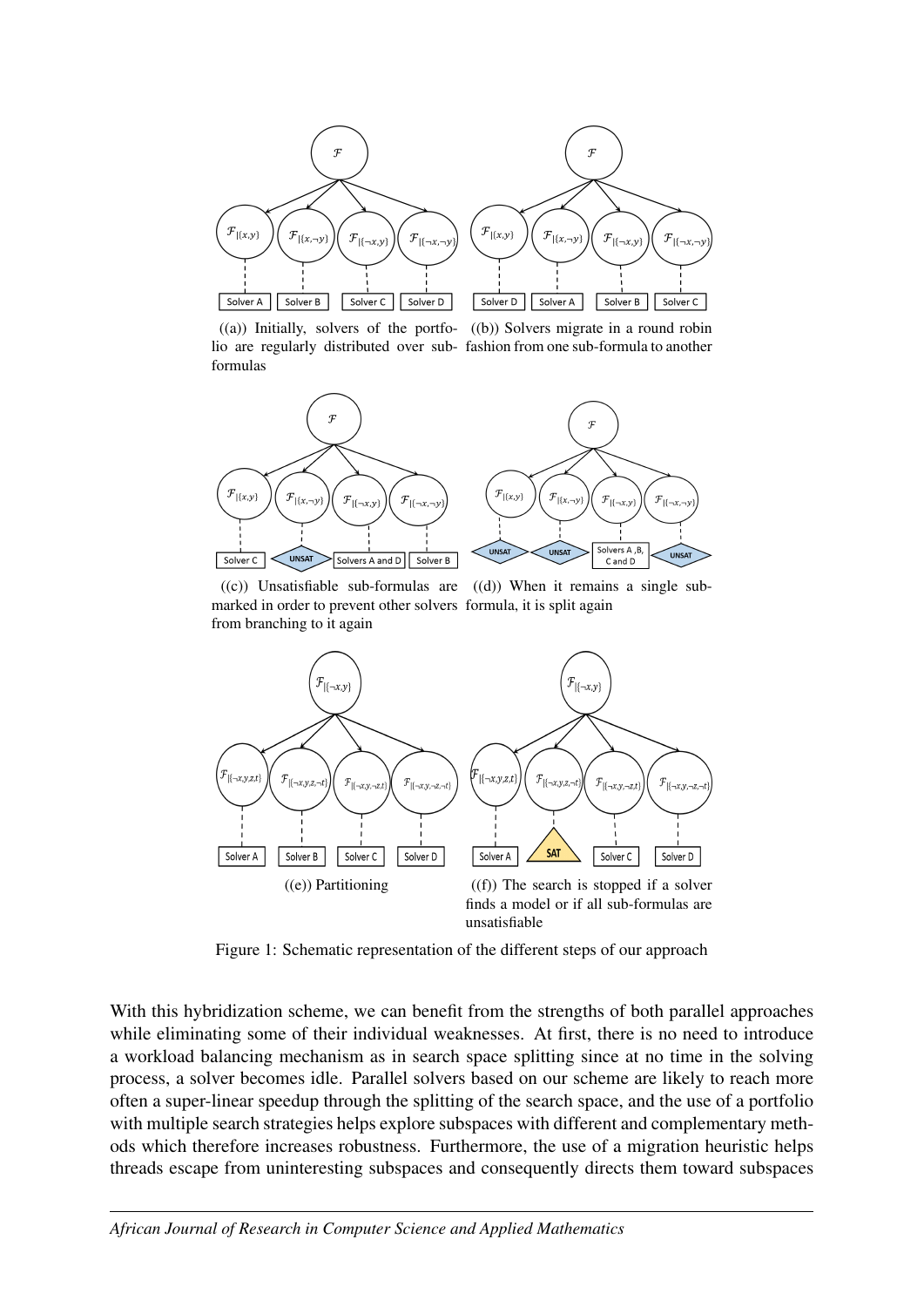that are likely to be rapidly solved.

*Useless splitting* is no longer dramatic since even if it happens that threads work on identical sub-formulas, the various heuristics that they use help them explore it differently. The *ping pong phenomenon* is avoided here because each thread does not just work on a single part of the search space but instead, it works on the entire set of parts and no thread is stopped during the search in order to split its work. Furthermore, our approach is easier to implement compared to the search space splitting approach which requires dynamic work stealing.

Unlike classical portfolio, the diversification is well controlled through the splitting of the original search space into multiple disjoint subspaces. Thus, changing sub-formula can help improve diversification that is also enhanced by the use of many search heuristics and the initial placement of the threads over subspaces. As regards the intensification, a migration heuristic is used to control the amount of time a thread spends in a particular subspace.

In the literature, it is not clear how to characterize a hard subspace. The number of conflicts, the average LBD scores and the average backjumping levels are some measures commonly used to determine the hardness of a subspace. In the parallel context, these measures are sometimes taken according to a single thread. However, a subspace can seem difficult to a thread with its strategy while being very easy to solve by another thread with a different strategy. Moreover, even with a single thread, a subspace might seem difficult at the present moment but becomes very easy to solve later with additional information learned during the search performed elsewhere. In contrast, we consider a subspace hard when several threads having different search heuristics strengthened by information sharing have attempted to solve it without success. It is the case when during our proposed approach it remains a single sub-formula while the others have been proved unsatisfiable. Unlike some hybridization techniques which use a portfolio to solve difficult branches of the search space, once a sub-formula is found hard, then it is split again. The rationale is that when a task is difficult or large, it would be more natural to split it into small parts before solving rather than giving the whole task to each of the available workers.

Algorithm [1](#page-8-1) describes our hybrid approach. In this algorithm, function *partition* is used to split the search space of the given formula into multiple disjoint parts: it returns an array of guiding paths representing the different search spaces. Function *solve* solves the current subformula until reaching the given limit expressed in terms of number of conflicts. It can return three possible values: *undefined*, *false* or *true*. When *undefined* is returned, it means that the current subformula has not been solved after *nbConflicts* conflicts; *false* means that the current subformula is unsatisfiable while *true* indicates that a model has been found. In this latter case, the search process is stopped and the solution is returned. *mark* is used to mark unsatisfiable subformulas in order to prevent other threads from branching to it again. *solved* checks whether the problem has been solved by another thread; if so, the search process is stopped. *setSolved* is used to inform other threads that the formula has been solved. *changeSubFormula* returns a Boolean value, indicating whether it is time to jump to another subformula or not. *getNextSubformula* searches and returns the next unsolved subformula if any or *undef* if no unsolved subformula was found. This function is responsible for choosing the migration policy: in our implementation, we chose to move them in a round robin fashion using a heuristic to decide the moment a thread must leave its current subspace. *waitForOtherThreads* places a synchronization barrier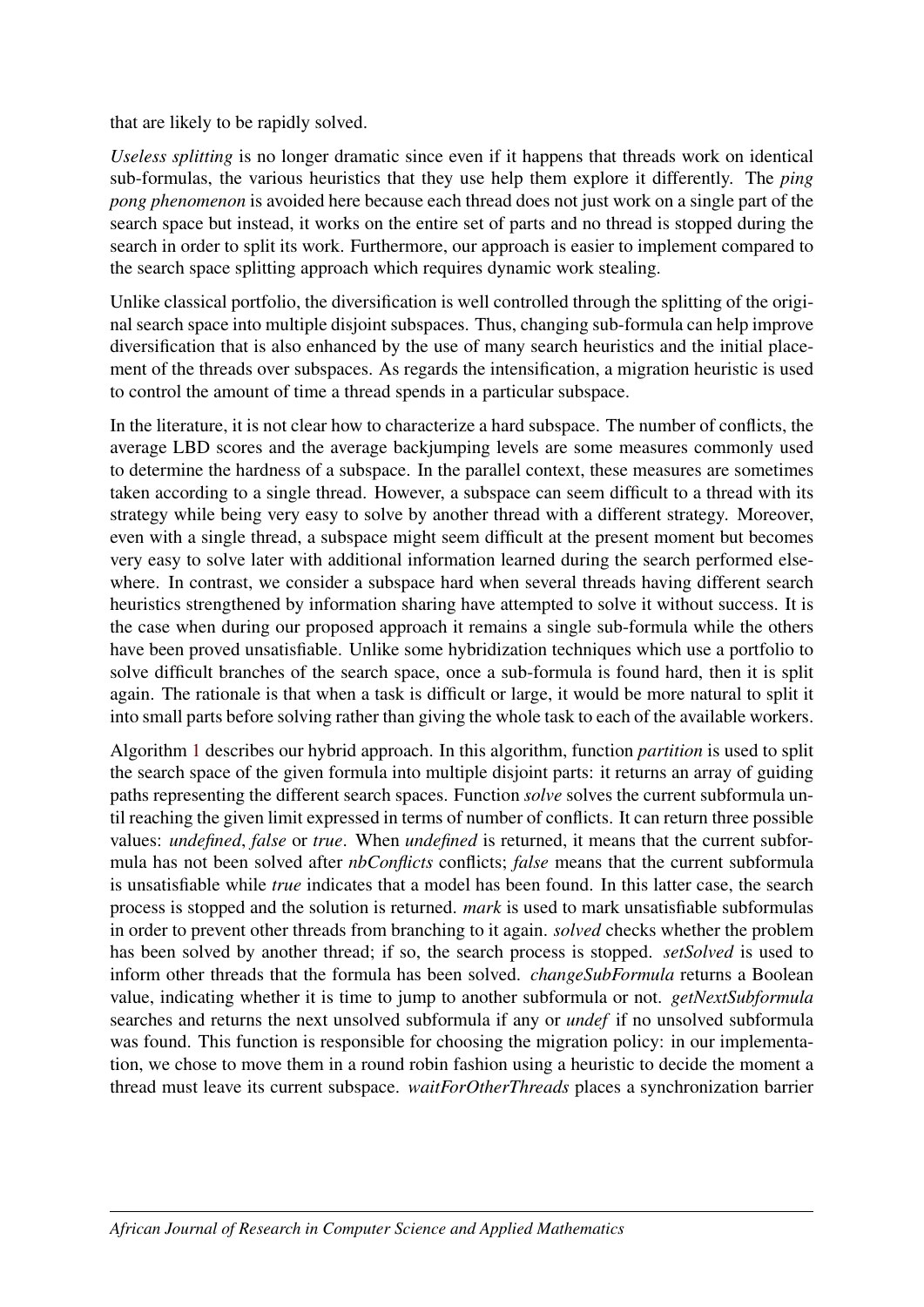so that all threads reach this point before the process continues.

<span id="page-8-1"></span>Algorithm 1: Hybrid Parallel Algorithm for SAT Input: A CNF formula F Result: SAT or UNSAT 1 begin 2 parts := partition( $\mathcal{F}$ ); 3 waitForOtherThreads(); 4 currentSubFormula := parts[threadId  $\times$  parts.size()/nbThreads]; 5 while *true* do 6 if *solved()* then return;  $7$  | status := solve(currentSubFormula, nbConflicts);  $\bf{8}$  **if** *status = false* **then** mark(currentSubFormula); 9 if *status = true* then 10 | setSolved(true);  $11$   $\parallel$   $\parallel$  **return** *SAT*  $12$  end 13 if *changeSubFormula()* then 14 previousSubFormula := currentSubFormula; 15 | currentSubFormula := getNextSubFormula(); 16 if *currentSubFormula = undef* then 17 | | | setSolved(true); 18 **return** *UNSAT* 19 | end 20 **if** *currentSubFormula = previousSubFormula* then 21 | | | waitForOtherThreads();  $22$  | | | parts := partition(currentSubFormula); 23 | waitForOtherThreads(); 24 | | | currentSubFormula := parts[threadId  $\times$  parts.size()/nbThreads]  $25$  end  $26$  end  $27$  end 28 end

## <span id="page-8-0"></span>IV IMPLEMENTATION DETAILS AND EXPERIMENTS

We implemented our approach on top of the solver PENELOPE [\[28\]](#page-15-4) (the 2014 SAT Competition version), a parallel portfolio SAT solver which is in turn built on top of MANYSAT [\[17\]](#page-14-2) and MINISAT [\[14\]](#page-14-16). We gave to this modified version of PENELOPE the name PENELOPEDPRFO-LIO. PENELOPE was chosen because of its good performance in previous SAT competitions and additionally because it is built on top of the famous SAT solvers MINISAT and MANYSAT that are well documented and easy to modify. Note that we only empirically compared our solvers with the base solver on which they are built but not other parallel hybrid SAT solvers or parallel solvers based on search space splitting. The reason is that most of these solvers are not easily available online or they are implemented for special environments using non-standard middlewares. Nonetheless, in Section [V](#page-11-0) we compared our approach to others based on how they work.

For the partitioning heuristic, we used a weak portfolio [\[22\]](#page-14-7) to choose 3 partition variables. The principle of weak portfolio is to run a first stage of portfolio for a small amount of time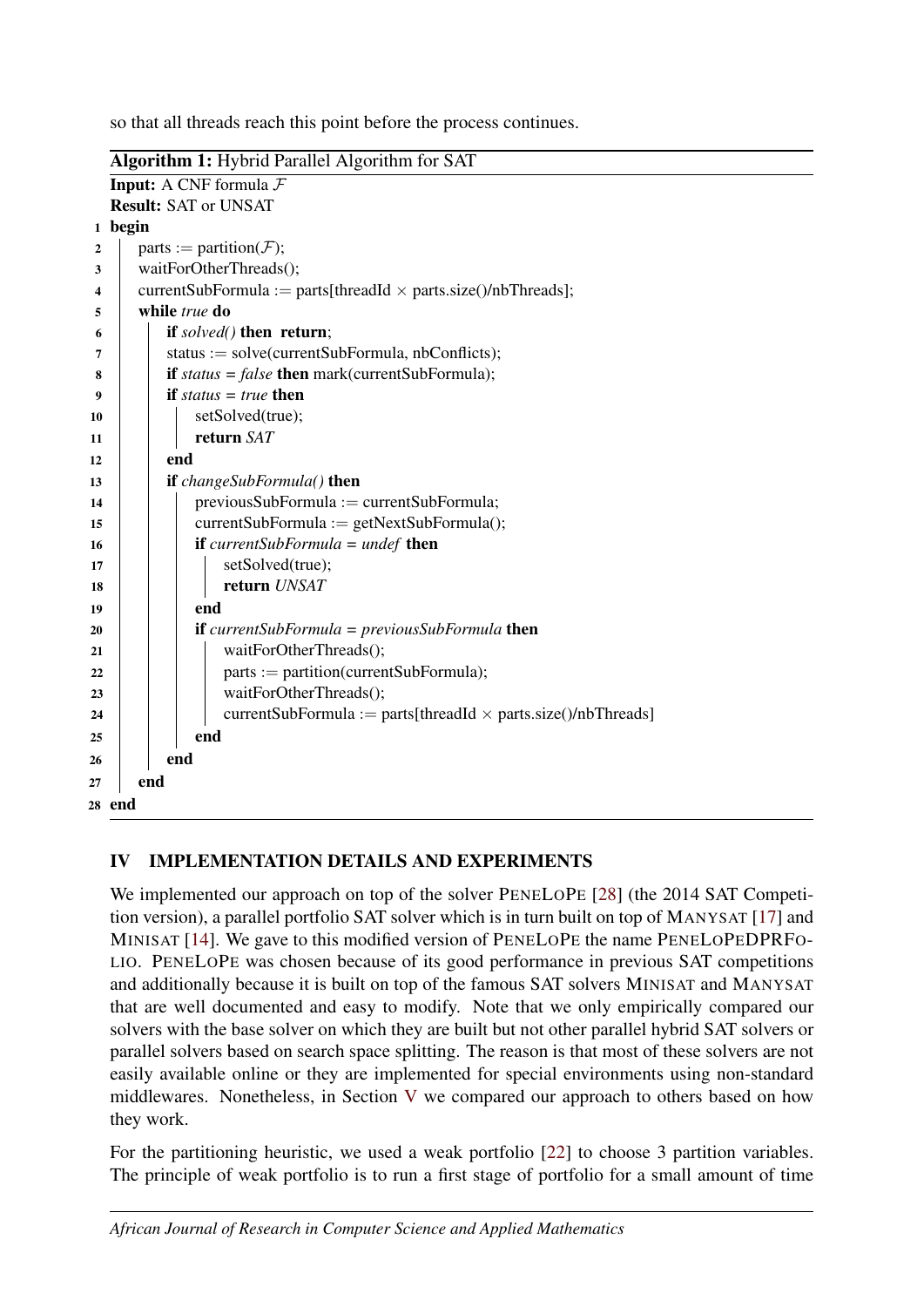usually expressed in term of number of conflicts. After that, variables that are the most active according to all threads of the portfolio are chosen to split the search tree. To do so, in each thread, variables are ranked in descending order according to their activities. Afterward, each variable is given a score which corresponds to the sum of its ranks in each thread. Finally, the variables with the lowest score (which correspond to the most active ones) are chosen for partitioning. Weak portfolio has the advantage that easy formulas can be solved without any splitting of the search space.

We also used assumptions [\[14\]](#page-14-16) to indicate the guiding path each thread must branch on: in this manner, learned clauses could be shared amongst threads without restriction and unsatisfiable instances could be sometimes solved by a single thread when a top-level (level 0) conflict has been found i.e. without proving the unsatisfiability of all the parts of the whole partition. It is worth mentioning that when it remains a single unsolved guiding path  $G = \{l_1, \dots, l_k\}$ , then its literals can be considered as units since the whole formula is satisfiable if and only if  $\mathcal{F}|_G$  is satisfiable. To decide the moment at which a thread jumps from one part to another, we used the following heuristic based on LBD [\[19,](#page-14-10) [25\]](#page-14-13): every thread is forced to make at least 100 conflicts in a subspace it branches to before any jump; unless the corresponding subformula is earlier found unsatisfiable. This is used to prevent threads from jumping every time without performing a significant search in the subspaces they just branch to. Each thread jumps from its current subformula to the next one whenever the average LBD scores of all learned clauses generated since the branching on this subspace multiplied by a constant  $\alpha$  ( $0 < \alpha < 1$ ) called *jump factor* is greater than the global mean of the LBD scores computed since the launching of the thread. The rationale here is that if in one subspace, a solver is learning clauses with bad LBD scores, then it may not be an interesting subspace and therefore, jumping to another one can prevent it from getting stuck in it. More formally, if  $M$  is the current mean of the LBD scores since the entering in the current subspace and  $M_G$  is the mean since the launching of the thread, then this thread must jump to the next unsolved subspace if  $M \times \alpha > M_G$ . This heuristic is similar to the one used in LBD restart strategy [\[25\]](#page-14-13) but does not need the use of a bounded queue. According to the value of the jump factor  $\alpha$ , we differentiated three versions of PENELOPEDPRFOLIO: PENELOPEDPRFOLIO-0.6, PENELOPEDPRFOLIO-0.7 and PENELOPEDPRFOLIO-0.9 with respectively the *jump factor* set to 0.6, 0.7 and 0.9. Notice that a *jump factor* close to 1 indicates that the thread jumps more frequently.

All our experiments were conducted on the StarExec<sup>[1](#page-9-0)</sup> [\[30\]](#page-15-5) cluster infrastructure. Each node of this infrastructure has two 4-core (2.4GHz) Intel processors, but we only had the possibility to use one of them. This means that we could only launch 4 threads in parallel and that is why all the solvers we used (PENELOPE included) were tuned to use 4 threads. We also used deterministic mode to ensure reproducibility.

Experiments were carried out on the 100 parallel track benchmarks of the SAT-Race [2](#page-9-1)015<sup>2</sup> and the [3](#page-9-2)00 application benchmarks of the SAT Competition  $2016<sup>3</sup>$ . Notice that the 100 benchmarks (out of the 300 benchmarks used in the SAT-Race 2015) of the SAT-Race were selected by the organizers based on their hardness using a measure presented in the competition page. Solvers were used without any preprocessing step. Each instance was given a wall clock time limit of 1800 seconds and a memory limit of 24 GB.

```
1https://www.starexec.org/
```

```
2https://baldur.iti.kit.edu/sat-race-2015/
```

```
3http://www.satcompetition.org/
```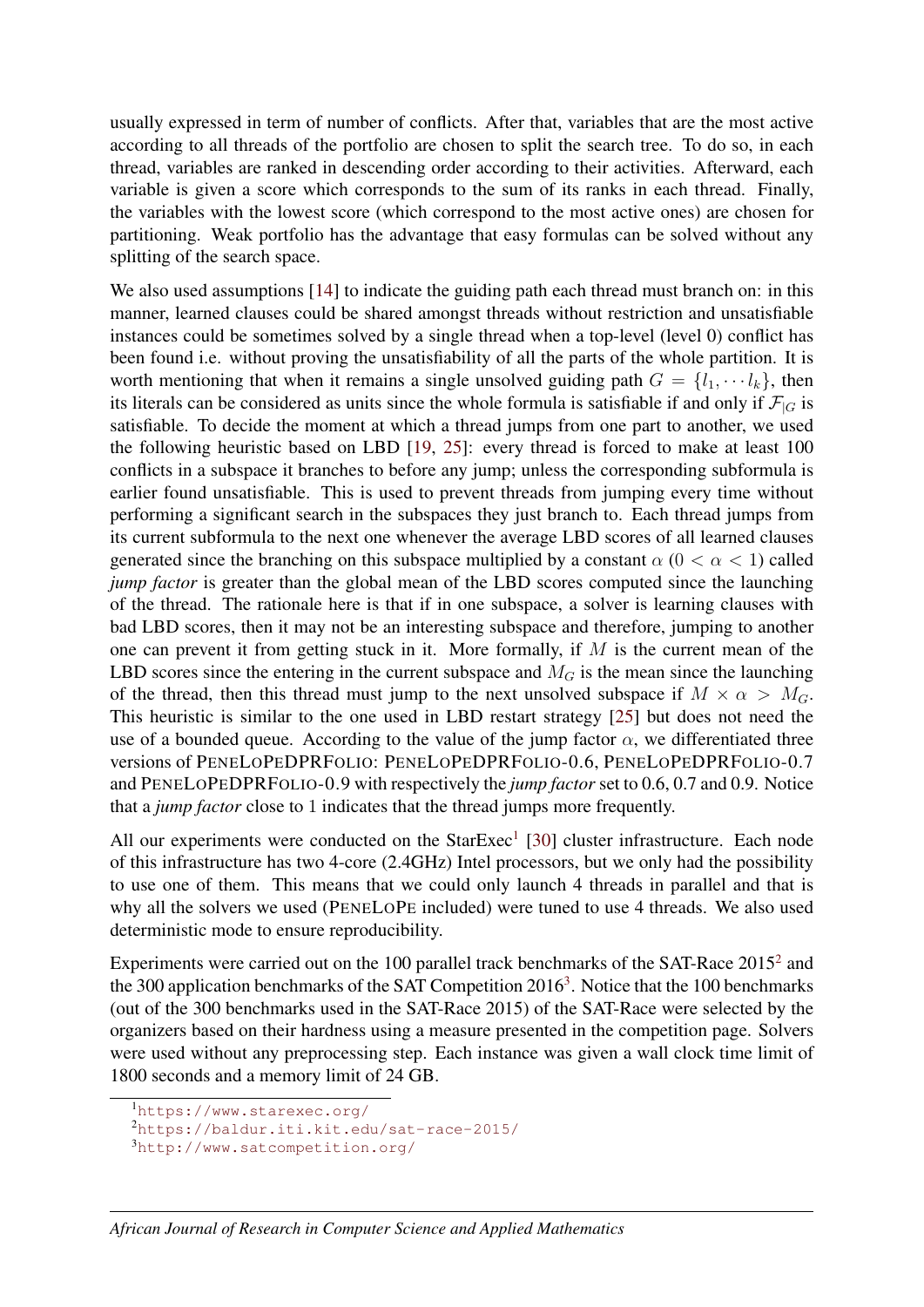Tables [1](#page-10-0) and [2](#page-10-1) summarize our results. In these tables, the number of solved instances is indicated for both satisfiable and unsatisfiable benchmarks and the total run time used to solve these instances is specified in brackets.

<span id="page-10-0"></span>

| Solvers                            | $#SAT$ (time) | #UNSAT (time)   | Total |
|------------------------------------|---------------|-----------------|-------|
| PENELOPE (SC 2014)                 | 56(11,931 s)  | 64(18, 456 s)   | 120   |
| PENELOPEDPRFOLIO-0.6               | 61(16,802 s)  | 61 $(18,998 s)$ | 122   |
| PENELOPEDPRFOLIO-0.7 61 (17,216 s) |               | 56(11,713 s)    | 117   |
| PENELOPEDPRFOLIO-0.9 56 (11,919 s) |               | 54 (11,499 s)   | 110   |
|                                    |               |                 |       |

Table 1: Experiment results on the 300 application benchmarks of the SAT competition 2016

<span id="page-10-1"></span>

| Solvers                            | $#SAT$ (time) | #UNSAT (time) | Total |
|------------------------------------|---------------|---------------|-------|
| PENELOPE (SC 2014)                 | 26(17,639 s)  | 7(5,447 s)    | 33    |
| PENELOPEDPRFOLIO-0.6               | 27(11,826 s)  | 7(4,058 s)    | 34    |
| PENELOPEDPRFOLIO-0.7 27 (12,161 s) |               | 7(4,221 s)    | 34    |
| PENELOPEDPRFOLIO-0.9 32 (22,504 s) |               | 6(3,393 s)    | 38    |

Table 2: Experiment results on the 100 hardest benchmarks of the parallel track of the SAT-Race 2015

In Table [1](#page-10-0) we can notice that PENELOPEDPRFOLIO-0.6 solved 2 instances more than PENE-LOPE. But, the main improvement is on satisfiable instances where each of the solvers PENE-LOPEDPRFOLIO-0.6 and PENELOPEDPRFOLIO-0.7 solved 5 more satisfiable instances than PENELOPE. Fig. [2](#page-10-2) shows cactus plot respectively on all benchmarks and on the satisfiable benchmarks. We can notice that our hybrid approach slightly improves the pure portfolio approach especially on satisfiable instances. Table [1](#page-10-0) also suggests that the splitting of the search space can have negative impact on unsatisfiable instances since PENELOPE solved more unsatisfiable instances than PENELOPEDPRFOLIO and sometimes with smaller run times.

<span id="page-10-2"></span>

Figure 2: Cactus plot on the 300 application benchmarks of the SAT Competition 2016: on the left, the cactus plot on all (satisfiable and unsatisfiable) instances. On the right, we have the cactus plot on satisfiable instances only

Table [2](#page-10-1) reports results on the hardest benchmarks of the SAT-Race 2015 and clearly indicates that our hybrid approach outperforms the original solver PENELOPE especially on satisfiable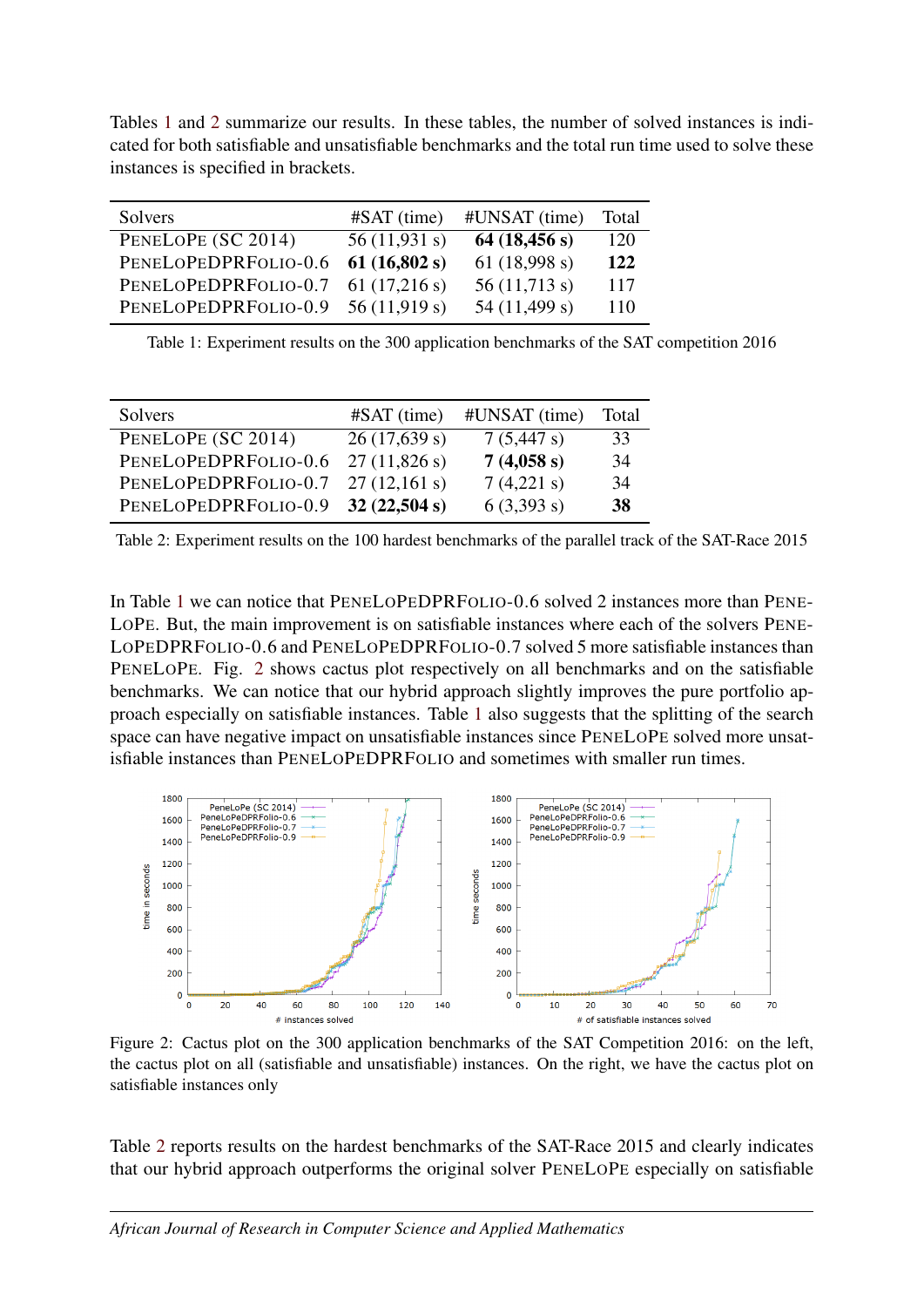instances where our solvers solved respectively 1 and 5 satisfiable instances more than PENE-LOPE. Furthermore, we can notice that the main improvement is not the additional number of solved instances but the total run time used to solve these instances. We have for instance, PENELOPEDPRFOLIO-0.6 which solved 27 satisfiable instances in 11,826 seconds while PENELOPE solved 26 instances in 17,639 seconds; so, the time used by PENELOPE to solve 26 instances is far greater than the time needed by PENELOPEDPRFOLIO-0.6 to solve 27 instances. In Fig. [3](#page-11-1) we have the cactus plots on the total solved benchmarks and on the total satisfiable solved instances. These plots clearly show that PENELOPEDPRFOLIO outperforms PENELOPE and that the performance is mainly gained on satisfiable instances. This can be explained by the introduction of search space splitting in our approach which helps improve speedup on satisfiable instances.

<span id="page-11-1"></span>

Figure 3: Cactus plot on the 100 hardest benchmarks of the SAT-Race 2015: on the left, the cactus plot on all (satisfiable and unsatisfiable) instances. On the right, we have the cactus plot on satisfiable instances only

These results lead us to the conclusion that our solvers perform well on hard satisfiable instances.

Despite this improvement gained on satisfiable instances, it is important to point out that the introduction of the search space splitting brought some slowness on the resolution of unsatisfiable instances. Although PENELOPEDPRFOLIO solved 7 unsatisfiable instances with less run time than PENELOPE on the SAT-Race 2015 benchmarks, PENELOPEDPRFOLIO did not perform well on unsatisfiable benchmarks of the SAT competition 2016. For instance, PENELOPEDPRFOLIO-0.6 solved 61 instances in 18,998 seconds which is greater than the time needed by PENELOPE to solve 64 instances. This can be explained since sometimes the splitting process can produce some parts that are almost as difficult as the original problem (known in the literature as *bogus split* [\[23\]](#page-14-17)) and that the search space splitting sometimes needs to solve all subformulas before asserting the unsatisfiability of the whole formula.

## <span id="page-11-0"></span>V RELATED WORK AND DISCUSSION

Many hybrid approaches for parallel SAT solving have been proposed over the years.

BLOCHINGER [\[15\]](#page-14-5) proposed to use an adaptive competition by starting with a search space splitting strategy and switching into a portfolio approach when a particular hard region of the search space is encountered. It starts with an exploratory decomposition and adaptively induces competition parallelism when the solving process of a particular subproblem does not make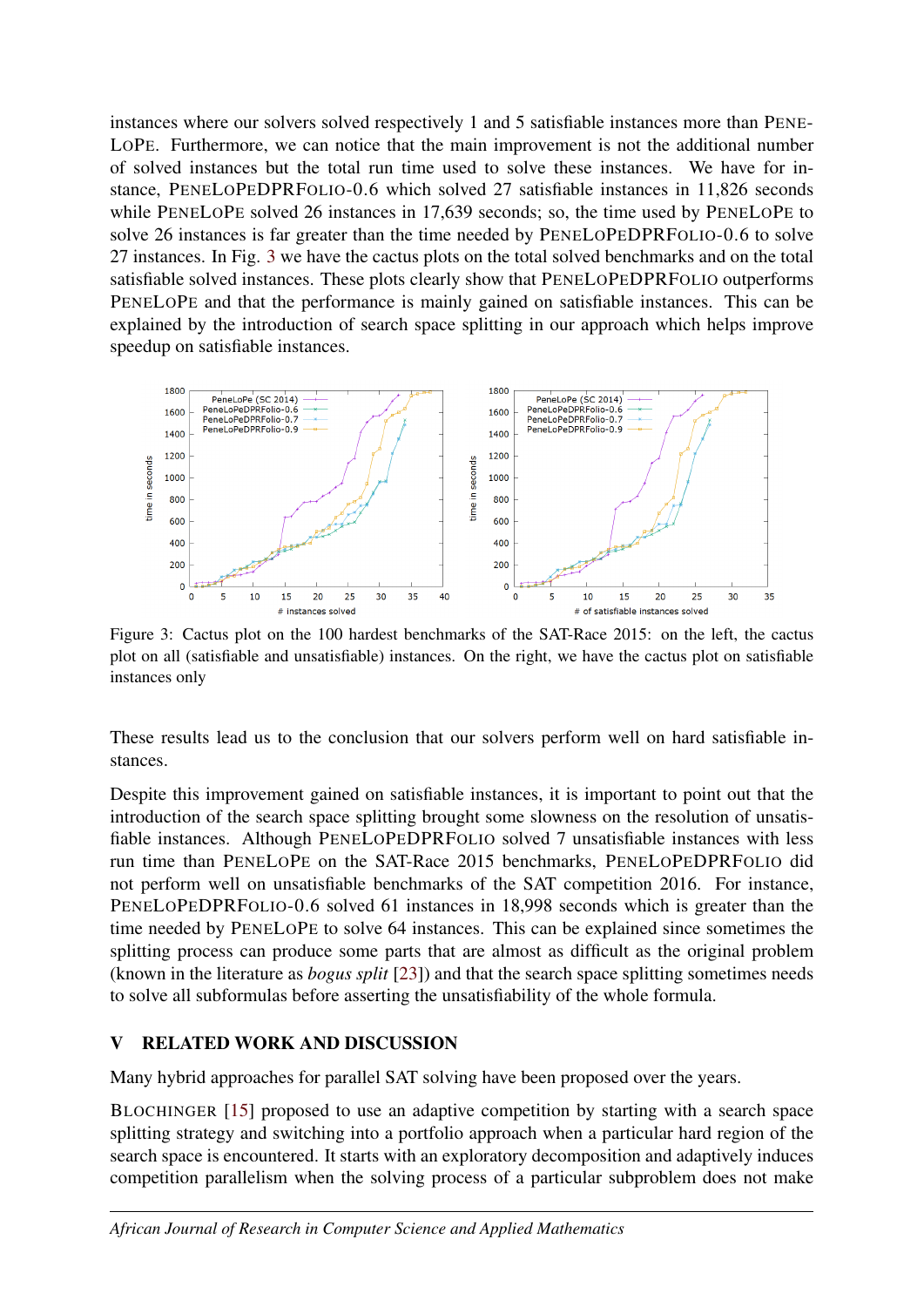sufficient progress. A transition heuristic is used in order to steer the transition from decomposition to competition parallelism of solving processes of individual subproblems. When the transition is initiated, the respective subproblem is treated using different heuristics and further decomposition of the latter is disabled. As we can see, this approach needs to balance workload between threads during the search space splitting phase; that is why the author used dynamic work stealing for that end. In addition, the hardness of a subspace is only determined by a single thread with a single configuration. In contrast to this latter remark, in our approach, the hardness of a subspace is determined by all the threads participating in the portfolio and is set as such when several threads with various configurations, strengthened by shared information have unsuccessfully attempted to solve it.

OHMURA *et al.* [\[21\]](#page-14-6) in their solver C-SAT tried to take advantage of a high number of machines by combining search space splitting with a portfolio approach. They used a three-layered master-slave architecture including grandmasters, masters and workers. The grandmaster is only responsible for lemma exchange with the detection and removal of redundant clauses. Master threads as far as they are concerned partition the search tree using guiding paths so as to balance work among workers. Each worker uses a different heuristic and random seed to perform the search on the guiding path received from its master. Here again, dynamic workload balancing is necessary to prevent idleness of workers. Furthermore, since a worker can only abandon a subspace when the latter is solved (satisfiable or unsatisfiable), then a worker can get stuck into a subspace that seems to be very difficult for it while there are some other subspaces that it can solve very quickly. To overcome this limitation, we allowed threads to temporarily leave one part in favor of another even if their current subformula is not yet solved. These threads could however come back later to the abandoned subspace and the additional information gathered during search may help them solve it more efficiently.

NISHANT *et al.* [\[27\]](#page-14-8) proposed to use a search space splitting at the high level to divide the search space into multiple disjoint parts and assign each part to a portfolio of solvers. They do not use any kind of workload balancing in their methods; hence processes that are assigned easy guiding paths rapidly become idle.

MARTINS *et al.* [\[22\]](#page-14-7) proposed to begin with an initial stage of search space splitting, switching to a portfolio approach when load balancing becomes an issue or when a cutoff is reached. After this switch, the solver does the remaining work in a portfolio mode. The motivation of the authors is to use search space splitting when this approach is more efficient and to change to a portfolio approach when difficulties arise. The transition between the two modes is heuristically done. Here once again the dynamic load balancing is necessary before the transition. In addition, the transition between search space splitting and portfolio is initiated according to the point of view of a single method since before the transition all the threads use the same heuristic.

In contrast to previous approaches, instead of assigning a single task or a subset of tasks to a particular thread, we assign all the tasks to each of the available threads and offer them the ability to temporarily leave unsolved tasks to the detriment of others. Hence, when a subspace seems to be uninteresting, a thread can momentarily leave it and come back to it later in the hope of solving the latter more efficiently with all additional information learned during the search on other subspaces such as learned clauses, variable activities etc. As they do not begin at the same part or branch, some of them may luckily find a solution very quickly. Since each thread works on the whole partition, there is no need to implement work stealing to balance the load during the search and therefore, dedicated threads such as masters or grandmasters used to perform work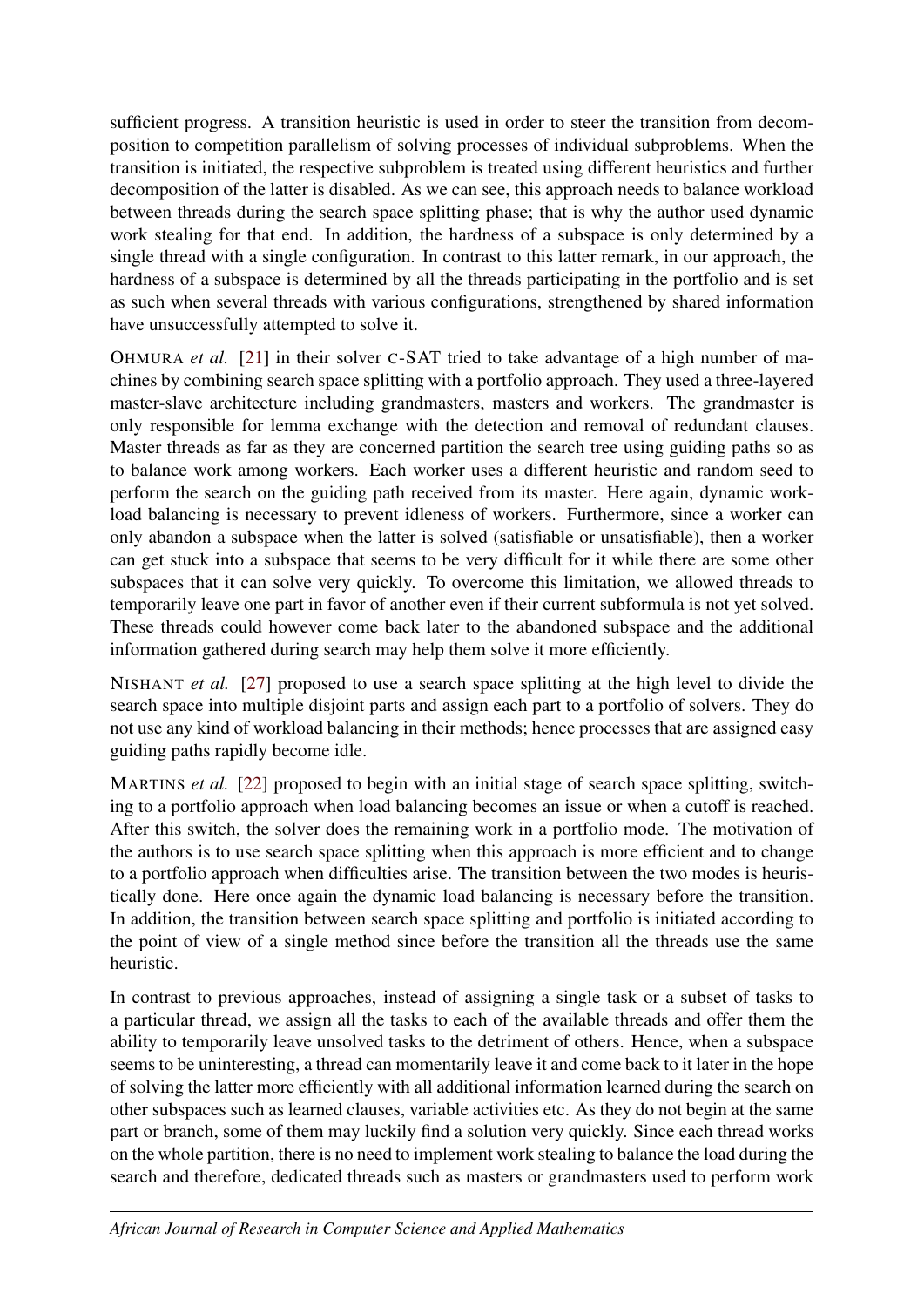sharing and clause exchange among workers are no longer necessary. Furthermore, competition parallelism in our approach is achieved in two ways [\[18\]](#page-14-18) over subformulas: the parallel portfolio where several threads are solving the same subproblem at the same time and the sequential portfolio where threads successively treat subformulas one after the other.

## <span id="page-13-4"></span>VI CONCLUSION AND FUTURE WORK

In this paper, we have presented a new parallel hybridization scheme for SAT. Our approach divides the search space into disjoint parts and then, places the solvers of the portfolio over these parts in a regular manner and lets them migrate from one part to another even if the current part is not yet solved. It uses heuristics for the choice of partition variables and the migration moment. Our approach does not need any workload balancing mechanism and can achieve good speedup on hard satisfiable instances. We integrated it in the solver *PeneLoPe* and performed some experiments and comparisons. The results showed that our hybridization scheme actually help improve the performance of the solver *PeneLoPe* especially on hard satisfiable instances.

Results suggest that the jump factor  $\alpha$  may have a significant impact on the performance of the solver. So one further research direction is to investigate the real impact of this factor in the search process.

It might also be interesting to study how to limit the negative impact of search space splitting on unsatisfiable instances. For example we could introduce independent threads in the portfolio that are not required to branch on any guiding path. We could also allow threads to have some steps where they run on the whole formula without branching on any guiding path.

## **REFERENCES**

## Publications

- <span id="page-13-3"></span>[1] S. A. Cook. "The complexity of theorem-proving procedures". In: *Proceedings of the third annual ACM symposium on Theory of computing*. ACM. 1971, pages 151–158.
- <span id="page-13-6"></span>[2] R. G. Jeroslow and J. Wang. "Solving propositional satisfiability problems". In: *Annals of mathematics and Artificial Intelligence* 1.1-4 (1990), pages 167–187.
- <span id="page-13-7"></span>[3] M. Luby, A. Sinclair, and D. Zuckerman. "Optimal speedup of Las Vegas algorithms". In: *Theory and Computing Systems, 1993., Proceedings of the 2nd Israel Symposium on the*. IEEE. 1993, pages 128–133.
- <span id="page-13-0"></span>[4] J. Marques-Silva and K. Sakallah. *Grasp-a new search algorithm for satisfiability. IC-CAD*. 1996.
- <span id="page-13-8"></span>[5] H. Zhang, M. P. Bonacina, and J. Hsiang. "PSATO: a distributed propositional prover and its application to quasigroup problems". In: *Journal of Symbolic Computation* 21.4 (1996), pages 543–560.
- <span id="page-13-5"></span>[6] C. P. Gomes, B. Selman, and N. Crato. "Heavy-tailed distributions in combinatorial search". In: *Principles and Practice of Constraint Programming-CP97*. Springer, 1997, pages 121–135.
- <span id="page-13-1"></span>[7] H. Zhang. "SATO: An efficient prepositional prover". In: *Automated Deduction–CADE-14*. Springer, 1997, pages 272–275.
- <span id="page-13-2"></span>[8] C. P. Gomes, B. Selman, H. Kautz, et al. "Boosting combinatorial search through randomization". In: *AAAI/IAAI* 98 (1998), pages 431–437.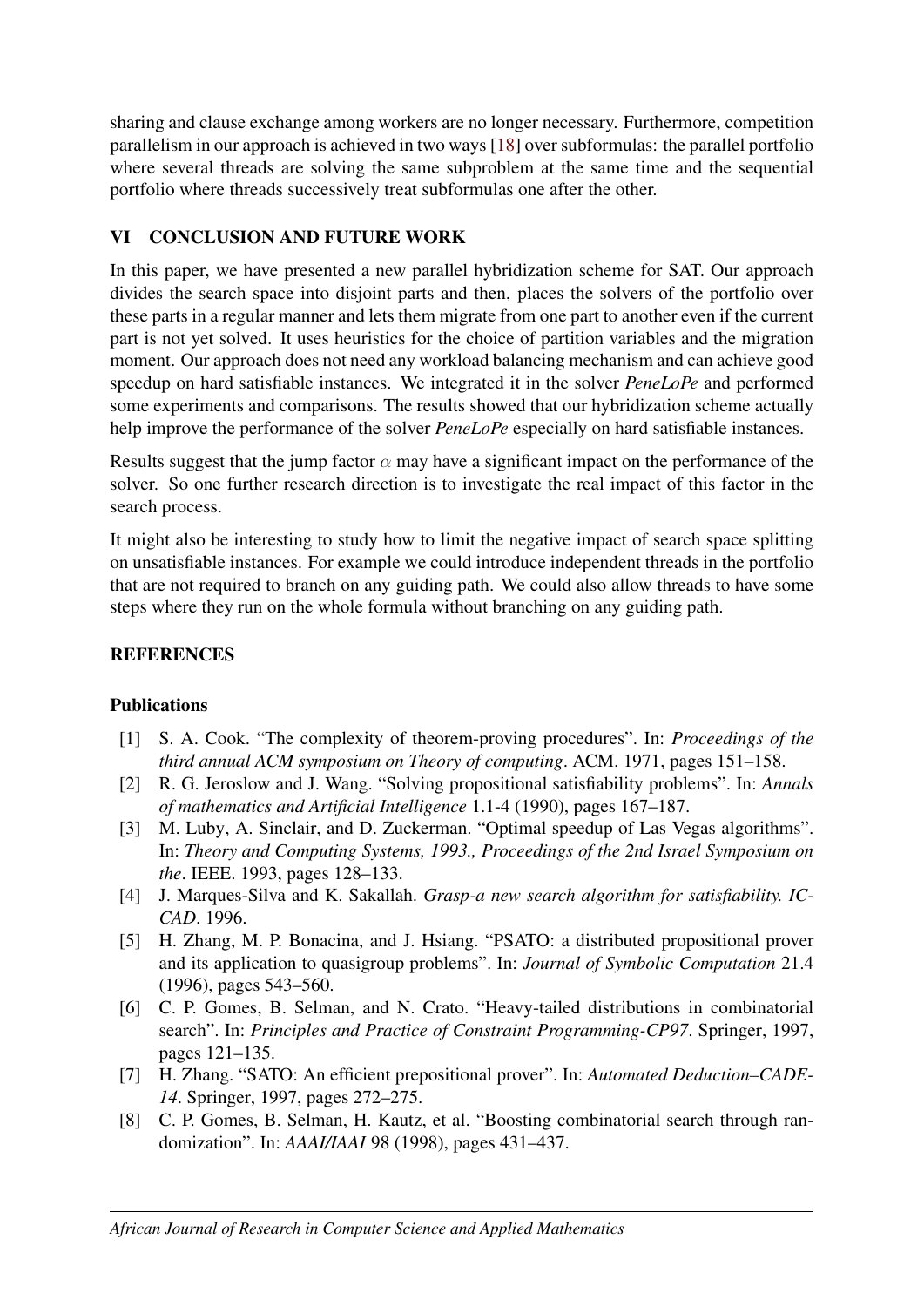- <span id="page-14-11"></span>[9] J. Marques-Silva. "The impact of branching heuristics in propositional satisfiability algorithms". In: *Portuguese Conference on Artificial Intelligence*. Springer. 1999, pages 62– 74.
- <span id="page-14-0"></span>[10] C. P. Gomes, B. Selman, N. Crato, and H. Kautz. "Heavy-tailed phenomena in satisfiability and constraint satisfaction problems". In: *Journal of automated reasoning* 24.1-2 (2000), pages 67–100.
- <span id="page-14-15"></span>[11] B. Jurkowiak, C. M. Li, and G. Utard. "Parallelizing Satz using dynamic workload balancing". In: *Electronic Notes in Discrete Mathematics* 9 (2001), pages 174–189.
- <span id="page-14-12"></span>[12] M. W. Moskewicz, C. F. Madigan, Y. Zhao, L. Zhang, and S. Malik. "Chaff: Engineering an efficient SAT solver". In: *Proceedings of the 38th annual Design Automation Conference*. ACM. 2001, pages 530–535.
- <span id="page-14-1"></span>[13] L. Zhang, C. F. Madigan, M. H. Moskewicz, and S. Malik. "Efficient conflict driven learning in a boolean satisfiability solver". In: *Proceedings of the 2001 IEEE/ACM international conference on Computer-aided design*. IEEE Press. 2001, pages 279–285.
- <span id="page-14-16"></span>[14] N. Eén and N. Sörensson. "An extensible SAT-solver". In: *Theory and applications of satisfiability testing*. Springer. 2003, pages 502–518.
- <span id="page-14-5"></span>[15] W. Blochinger. "Towards Robustness in Parallel SAT Solving." In: *PARCO*. 2005, pages 301– 308.
- <span id="page-14-14"></span>[16] B. Jurkowiak, C. M. Li, and G. Utard. "A parallelization scheme based on work stealing for a class of SAT solvers". In: *Journal of Automated Reasoning* 34.1 (2005), pages 73– 101.
- <span id="page-14-2"></span>[17] Y. Hamadi, S. Jabbour, and L. Sais. "ManySAT: a parallel SAT solver". In: *Journal on Satisfiability, Boolean Modeling and Computation* 6 (2008), pages 245–262.
- <span id="page-14-18"></span>[18] L. Xu, F. Hutter, H. H. Hoos, and K. Leyton-Brown. "SATzilla: portfolio-based algorithm selection for SAT". In: *Journal of artificial intelligence research* 32 (2008), pages 565– 606.
- <span id="page-14-10"></span>[19] G. Audemard and L. Simon. "GLUCOSE: a solver that predicts learnt clauses quality". In: *SAT Competition* (2009), pages 7–8.
- <span id="page-14-9"></span>[20] A. Biere, M. Heule, and H. van Maaren. *Handbook of satisfiability*. Volume 185. IOS press, 2009.
- <span id="page-14-6"></span>[21] K. Ohmura and K. Ueda. "c-SAT: A Parallel SAT Solver for Clusters". In: *Theory and Applications of Satisfiability Testing-SAT 2009*. Springer, 2009, pages 524–537.
- <span id="page-14-7"></span>[22] R. Martins, V. Manquinho, and I. Lynce. "Improving search space splitting for parallel SAT solving". In: *Tools with Artificial Intelligence (ICTAI), 2010 22nd IEEE International Conference on*. Volume 1. IEEE. 2010, pages 336–343.
- <span id="page-14-17"></span>[23] S. Schulz and W. Blochinger. "Cooperate and compete! A hybrid solving strategy for task-parallel SAT solving on peer-to-peer desktop grids". In: *High Performance Computing and Simulation (HPCS), 2010 International Conference on*. IEEE. 2010, pages 314– 323.
- <span id="page-14-3"></span>[24] S. Hölldobler, N. Manthey, P. S. Van Hau Nguyen, and J. Stecklina. "Modern parallel SAT-solvers". In: *TR 2011–6* (2011).
- <span id="page-14-13"></span>[25] G. Audemard and L. Simon. "Refining restarts strategies for SAT and UNSAT". In: *Principles and Practice of Constraint Programming*. Springer. 2012, pages 118–126.
- <span id="page-14-4"></span>[26] R. Martins, V. Manquinho, and I. Lynce. "An overview of parallel SAT solving". In: *Constraints* 17.3 (2012), pages 304–347.
- <span id="page-14-8"></span>[27] N. Totla and A. Devarakonda. *Massive Parallelization of SAT Solvers [cs262a Project Report]*. 2013.